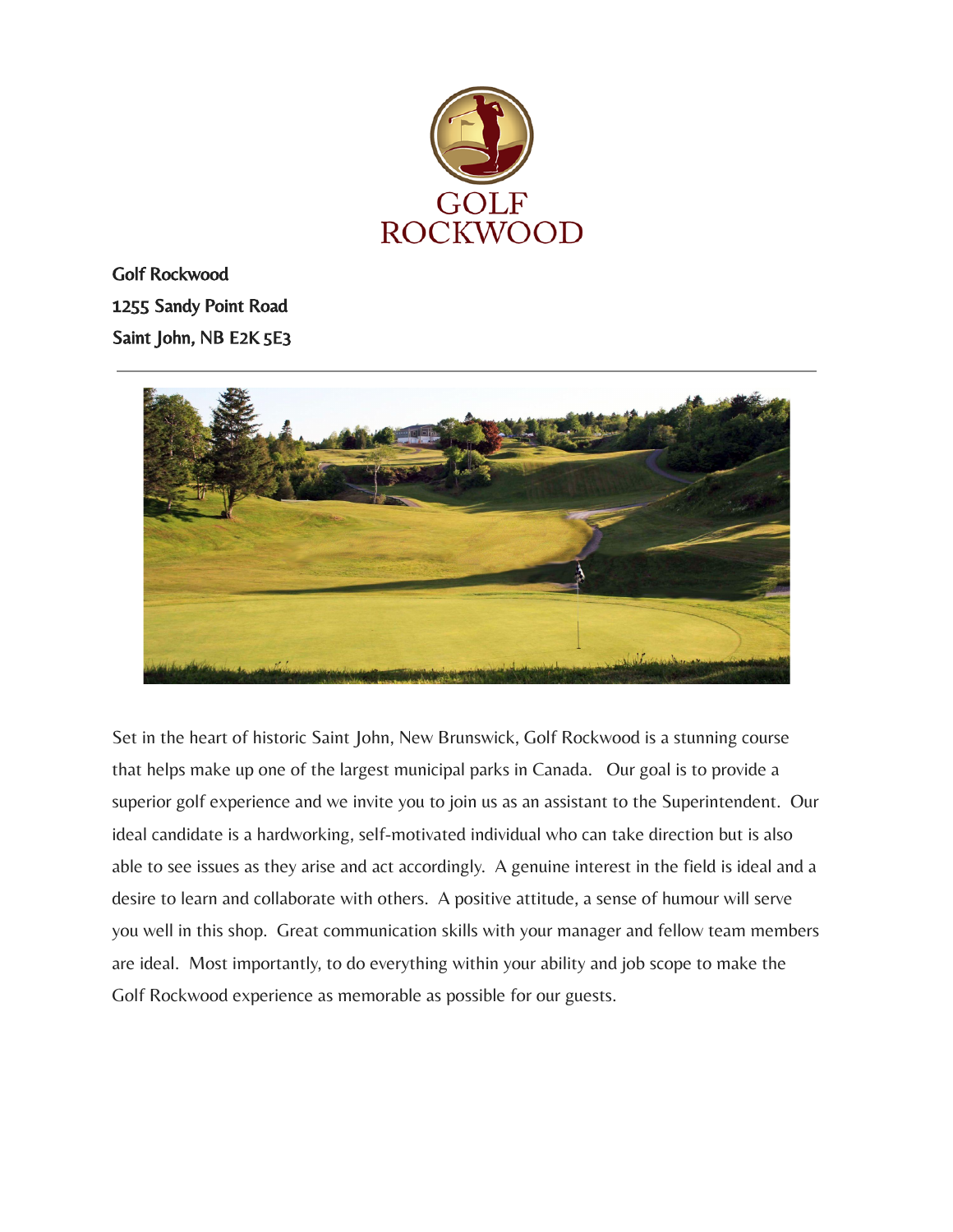## SUMMARY:

A golf course assistant superintendent assists the superintendent in maintaining the aesthetics and playability of the golf course to the highest standard set by the superintendent. They will be responsible for staff delegation and training, overseeing fertility and pesticide programs,

## RESPONSIBILITIES:

- Organize and delegate work schedules, set forth by the superintendent
- Supervise, manage and train turf maintenance staff in the day to day operations
- Report to the superintendent on all maintenance department activities
- Assist and plan all cultural practices
- Provide leadership for the golf maintenance staff
- Inspect golf course and maintenance areas daily for problems and deficiencies, correct them and report to superintendent
- Apply fertilizer and pesticides
- Attend and assist with staff meetings and line ups for each day
- Train staff on safe operation of maintenance equipment
- Must be available to work varied hours
- Report and recommend any changes to procedures or training in the daily operations to the Superintendent

## SALARY + BENEFITS:

- Salary will be commensurate with experience
- Term : April to October
- Full playing privileges
- Food & Beverage discount
- Additional benefits available